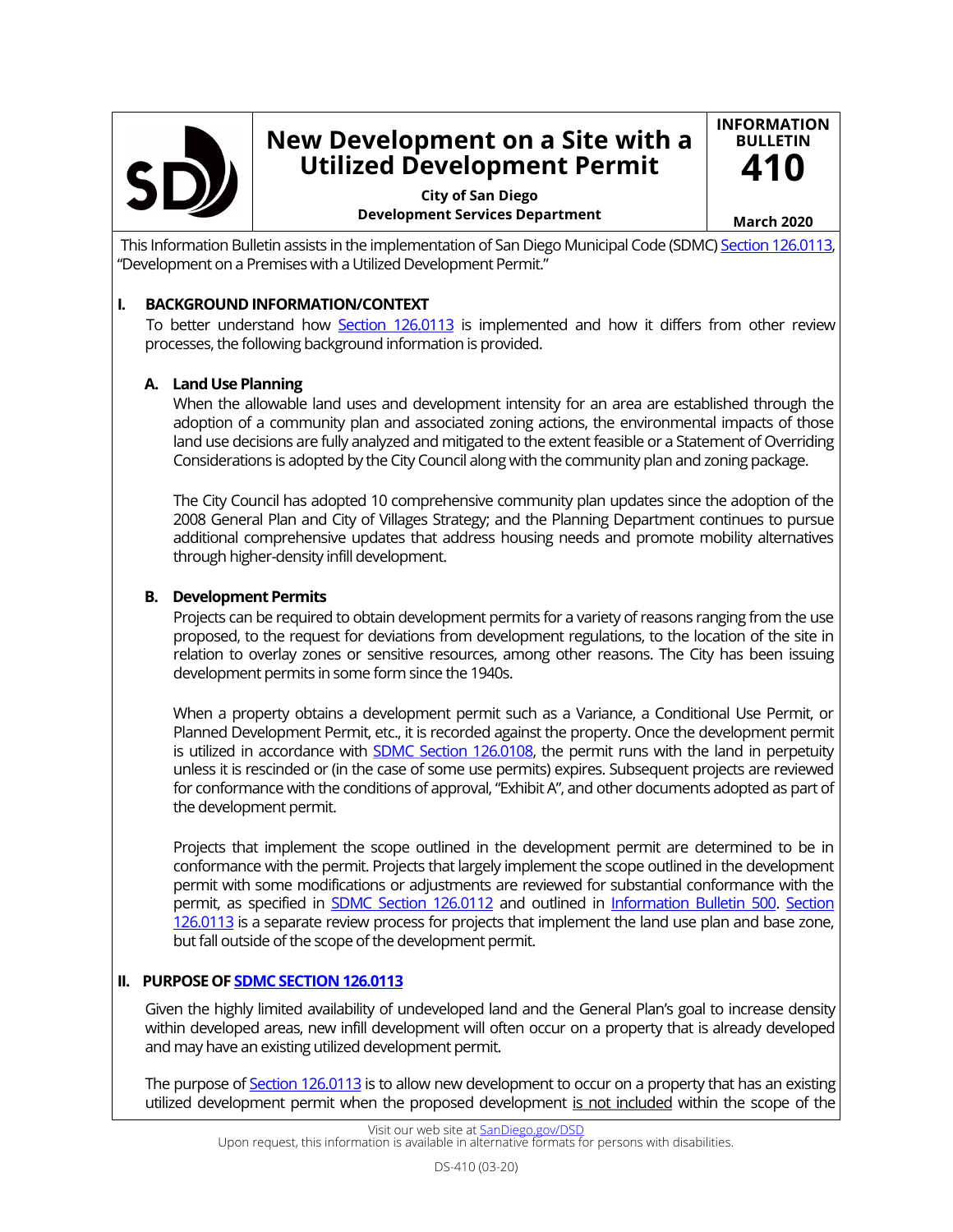|  | Page 2 | City of San Diego · Information Bulletin 410                                                                                                                                                                                                                                                                                                                                                                                                                                                                                                   | <b>March 2020</b> |
|--|--------|------------------------------------------------------------------------------------------------------------------------------------------------------------------------------------------------------------------------------------------------------------------------------------------------------------------------------------------------------------------------------------------------------------------------------------------------------------------------------------------------------------------------------------------------|-------------------|
|  |        | utilized development permit but complies with the use and development regulations of the applicable<br>base zone and/or overlay zone.                                                                                                                                                                                                                                                                                                                                                                                                          |                   |
|  |        | Section 126.0113 allows such development to be approved without an amendment to the development<br>permit in accordance with a Process 1 construction permit because the environmental impacts of new<br>development that complies with the regulations of the applicable base zone and/or overlay zone was<br>analyzed and mitigated during the adoption of the comprehensive community plan update and the<br>associated zoning package.                                                                                                     |                   |
|  |        | III. IMPLEMENTATION AND PROCESSING OF <b>SDMC SECTION 126.0113</b>                                                                                                                                                                                                                                                                                                                                                                                                                                                                             |                   |
|  | А.     | <b>Project Eligibility/Requirements</b><br>In order for a project on a site with an existing utilized development permit to be eligible for Section<br>126.0113, the project must meet all of the following requirements:                                                                                                                                                                                                                                                                                                                      |                   |
|  |        | $\checkmark$ The proposed use or uses of the new development must be listed as a permitted use in the<br>applicable base zone and overlay zone. If the proposed use is listed as a limited use, it must<br>comply with all of the limited use regulations.                                                                                                                                                                                                                                                                                     |                   |
|  |        | $\checkmark$ The proposed project must comply with all development regulations of the applicable base<br>zone and overlay zone, except as provided in the Affordable Housing Regulations through<br>the use of incentives or waivers.                                                                                                                                                                                                                                                                                                          |                   |
|  |        | $\checkmark$ The proposed project itself must not require additional development permits, such as a Site<br>Development Permit for Environmentally Sensitive Lands or a Coastal Development Permit.                                                                                                                                                                                                                                                                                                                                            |                   |
|  |        | All development within the scope of the utilized development permit that has received a<br>construction permit must continue to comply with all applicable conditions of the<br>development permit. (The full scope of the development permit is not required to be<br>constructed at the time of a new development proposal; and conditions tied to aspects of the<br>utilized development permit that have not yet received a construction permit would be<br>triggered at a future date in accordance with the requirements of the permit.) |                   |
|  |        | $\Rightarrow$ For example, a premises with a development permit that allows for construction of Buildings<br>A, B and C may propose new development under SDMC Section 126.0113 if they have only<br>constructed Building A, provided that the premises continues to comply with all development<br>permit conditions tied to Building A. Development permit conditions tied to Buildings B and C<br>would only need to be complied with when and if the applicant proposes to construct those<br>buildings in accordance with the permit.     |                   |
|  | В.     | <b>Ineligible Projects</b>                                                                                                                                                                                                                                                                                                                                                                                                                                                                                                                     |                   |
|  |        | Projects with a utilized development permit that were approved concurrently with an individual,<br>project-specific rezone action cannot apply the provisions of Section 126.0113(a) unless:                                                                                                                                                                                                                                                                                                                                                   |                   |
|  |        | $\checkmark$ A comprehensive Community Plan Update has occurred after the approval of the utilized<br>development permit; or                                                                                                                                                                                                                                                                                                                                                                                                                   |                   |
|  |        | $\checkmark$ The utilized development permit allowed and analyzed the maximum development under<br>the base zone or overlay zone.                                                                                                                                                                                                                                                                                                                                                                                                              |                   |
|  | C.     | <b>Project Processing</b>                                                                                                                                                                                                                                                                                                                                                                                                                                                                                                                      |                   |
|  |        | Review of a project and determination of compliance with SDMC Section 126.0113 occurs as part of a<br>Process 1 construction permit application. A separate or initial review process is not required.                                                                                                                                                                                                                                                                                                                                         |                   |